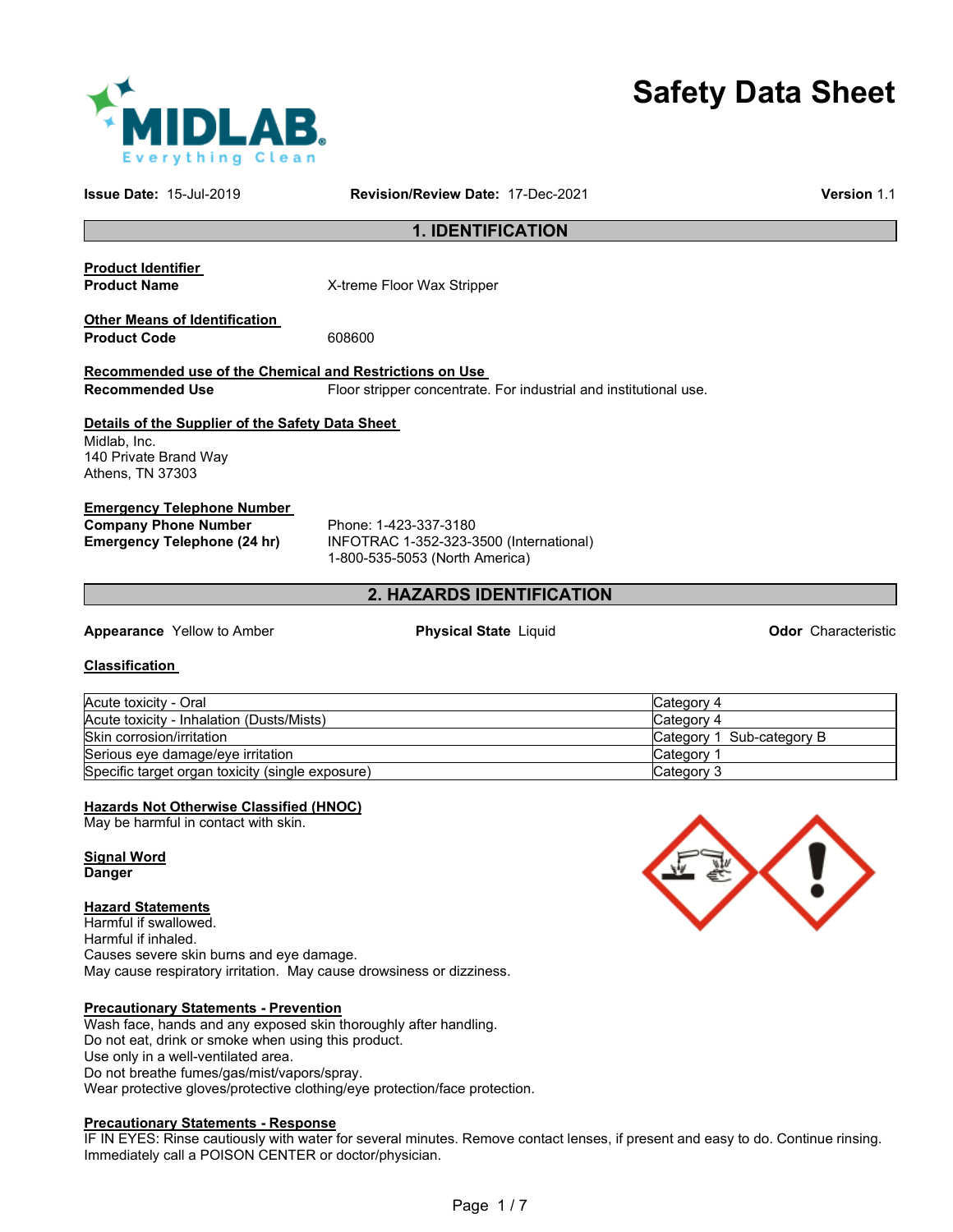\_\_\_\_\_\_\_\_\_\_\_\_\_\_\_\_\_\_\_\_\_\_\_\_\_\_\_\_\_\_\_\_\_\_\_\_\_\_\_\_\_\_\_\_\_\_\_\_\_\_\_\_\_\_\_\_\_\_\_\_\_\_\_\_\_\_\_\_\_\_\_\_\_\_\_\_\_\_\_\_\_\_\_\_\_\_\_\_\_\_\_\_\_ IF ON SKIN (or hair): Remove/Take off immediately all contaminated clothing. Rinse skin with water/shower. Wash contaminated clothing before reuse.

IF INHALED: Remove victim to fresh air and keep at rest in a position comfortable for breathing. Immediately call a POISON CENTER or doctor/physician.

IF SWALLOWED: Immediately call a POISON CENTER or doctor/physician. Rinse mouth. Do not induce vomiting. SPECIFIC TREATMENT: Remove from exposure and treat symptoms.

### **Precautionary Statements - Storage**

Store locked up. Store in a well-ventilated place. Keep container tightly closed.

#### **Precautionary Statements - Disposal**

Dispose of contents/container to an approved waste disposal plant.

#### **Other Hazards**

Harmful to aquatic life with long lasting effects.

#### **Unknown Acute Toxicity**

6.5% of the mixture consists of ingredient(s) of unknown toxicity.

# **3. COMPOSITION/INFORMATION ON INGREDIENTS**

| <b>Chemical Name</b>            | <b>CAS No</b>  | Weight-% |
|---------------------------------|----------------|----------|
| Ethylene Givcol Monobutyl Ether | 111-76-2       | 40-70    |
| Benzvl Alcohol                  | $100 - 51 - 6$ | 10-30    |
| Monoethanolamine                | 141-43-5       | 10-30    |

\*\*If Chemical Name/CAS No is "proprietary" and/or Weight-% is listed as a range, the specific chemical identity and/or percentage of composition has been withheld as a trade secret. \*\*

| <b>4. FIRST-AID MEASURES</b><br><b>First Aid Measures</b> |                                                                                                                                                           |  |
|-----------------------------------------------------------|-----------------------------------------------------------------------------------------------------------------------------------------------------------|--|
|                                                           |                                                                                                                                                           |  |
| <b>Skin Contact</b>                                       | Wash off immediately with plenty of water for at least 15 minutes. Take off contaminated<br>clothing. Wash contaminated clothing before reuse.            |  |
| Inhalation                                                | Remove to fresh air. Call a physician or poison control center immediately.                                                                               |  |
| Ingestion                                                 | Rinse mouth. Drink plenty of water. Seek medical attention immediately. Do not induce<br>vomiting. Never give anything by mouth to an unconscious person. |  |
| <b>Most Important Symptoms and Effects</b>                |                                                                                                                                                           |  |
| <b>Symptoms</b>                                           | Corrosive to eyes. Corrosive and irritating to upper respiratory tract. Prolonged contact may<br>even cause severe skin irritation or mild burn.          |  |
|                                                           | Indication of any Immediate Medical Attention and Special Treatment Needed                                                                                |  |
| <b>Notes to Physician</b>                                 | Treat symptomatically.                                                                                                                                    |  |
| <b>5. FIRE-FIGHTING MEASURES</b>                          |                                                                                                                                                           |  |

**Suitable Extinguishing Media** Water spray (fog). Carbon dioxide (CO2). Dry chemical. Foam.

### **Unsuitable Extinguishing Media**

Not determined.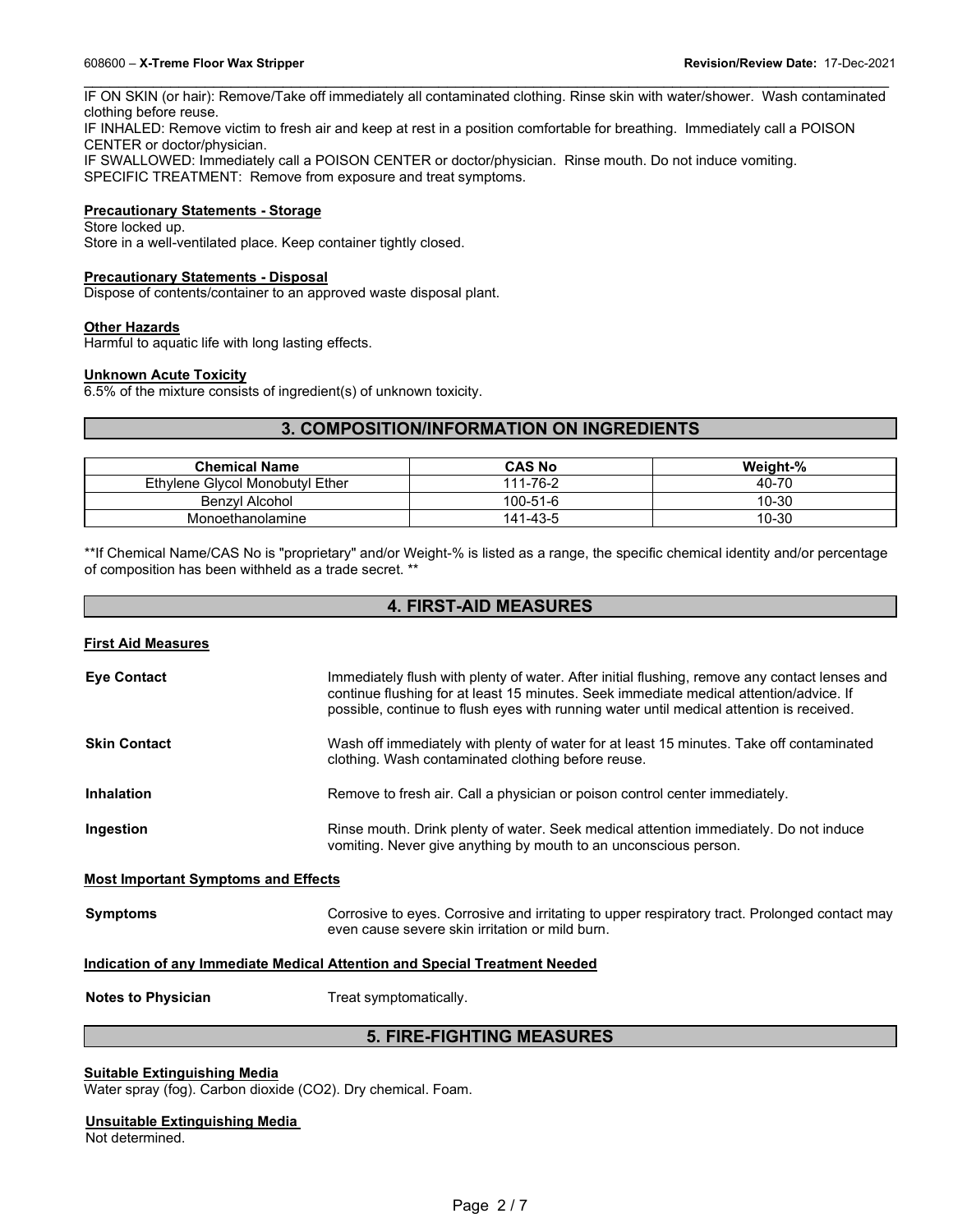#### **Specific Hazards Arising from the Chemical**

None known.

### **Protective Equipment and Precautions for Firefighters**

As in any fire, wear self-contained breathing apparatus pressure-demand, MSHA/NIOSH (approved or equivalent) and full protective gear.

\_\_\_\_\_\_\_\_\_\_\_\_\_\_\_\_\_\_\_\_\_\_\_\_\_\_\_\_\_\_\_\_\_\_\_\_\_\_\_\_\_\_\_\_\_\_\_\_\_\_\_\_\_\_\_\_\_\_\_\_\_\_\_\_\_\_\_\_\_\_\_\_\_\_\_\_\_\_\_\_\_\_\_\_\_\_\_\_\_\_\_\_\_

|                                                                     | <b>6. ACCIDENTAL RELEASE MEASURES</b>                                                                                                                                                                                                                                |
|---------------------------------------------------------------------|----------------------------------------------------------------------------------------------------------------------------------------------------------------------------------------------------------------------------------------------------------------------|
|                                                                     | <b>Personal Precautions, Protective Equipment and Emergency Procedures</b>                                                                                                                                                                                           |
| <b>Personal Precautions</b>                                         | Use personal protection recommended in Section 8.                                                                                                                                                                                                                    |
| <b>Environmental Precautions</b>                                    | Avoid release to the environment.                                                                                                                                                                                                                                    |
| <b>Methods and Material for Containment and Cleaning Up</b>         |                                                                                                                                                                                                                                                                      |
| <b>Methods for Containment</b>                                      | Prevent further leakage or spillage if safe to do so.                                                                                                                                                                                                                |
| <b>Methods for Clean-Up</b>                                         | Collect in a clean, dry waste container for disposal. Dispose of in accordance with federal,<br>state, and local regulations. Dilute remaining residue with water.                                                                                                   |
|                                                                     |                                                                                                                                                                                                                                                                      |
|                                                                     | 7. HANDLING AND STORAGE                                                                                                                                                                                                                                              |
| <b>Precautions for Safe Handling</b>                                |                                                                                                                                                                                                                                                                      |
| <b>Advice on Safe Handling</b>                                      | Wash thoroughly after handling. Use personal protection recommended in Section 8. Do<br>not eat, drink, or smoke when using this product. Do not breathe<br>dust/fume/gas/mist/vapors/spray. Use only in well-ventilated areas. Avoid contact with skin<br>and eyes. |
| <b>Conditions for Safe Storage, including any Incompatibilities</b> |                                                                                                                                                                                                                                                                      |
| <b>Storage Conditions</b>                                           | Keep containers tightly closed in a dry, cool, and well-ventilated place. Keep locked up and<br>out of reach of children. Keep from freezing.                                                                                                                        |

# **8. EXPOSURE CONTROLS/PERSONAL PROTECTION**

#### **Exposure Guidelines**

| <b>Chemical Name</b>                        | <b>ACGIH TLV</b>          | <b>OSHA PEL</b>                                                                                                                                                       | <b>NIOSH IDLH</b>                                                                                 |
|---------------------------------------------|---------------------------|-----------------------------------------------------------------------------------------------------------------------------------------------------------------------|---------------------------------------------------------------------------------------------------|
| Ethylene Glycol Monobutyl Ether<br>111-76-2 | TWA: 20 ppm               | TWA: 50 ppm<br>TWA: $240 \text{ mg/m}^3$<br>(vacated) TWA: 25 ppm<br>(vacated) TWA: 120 mg/m <sup>3</sup><br>(vacated) S*S*                                           | IDLH: 700 ppm<br>TWA: 5 ppm<br>TWA: 24 mg/m <sup>3</sup>                                          |
| Monoethanolamine<br>141-43-5                | STEL: 6 ppm<br>TWA: 3 ppm | TWA: 3 ppm<br>TWA: 6 mg/m <sup>3</sup><br>(vacated) TWA: 3 ppm<br>(vacated) TWA: 8 mg/m <sup>3</sup><br>(vacated) STEL: 6 ppm<br>(vacated) STEL: 15 mg/m <sup>3</sup> | IDLH: 30 ppm<br>TWA: 3 ppm<br>TWA: $8 \text{ mg/m}^3$<br>STEL: 6 ppm<br>STEL: $15 \text{ mq/m}^3$ |

#### **Appropriate Engineering Controls**

**Engineering Controls General ventilation sufficient.** 

#### **Individual Protection Measures, such as Personal Protective Equipment**

**Eye/Face Protection Splash goggles or safety glasses.** 

**Skin and Body Protection** Rubber, Nitrile, PVC, or other chemically resistant skin protection to prevent contact.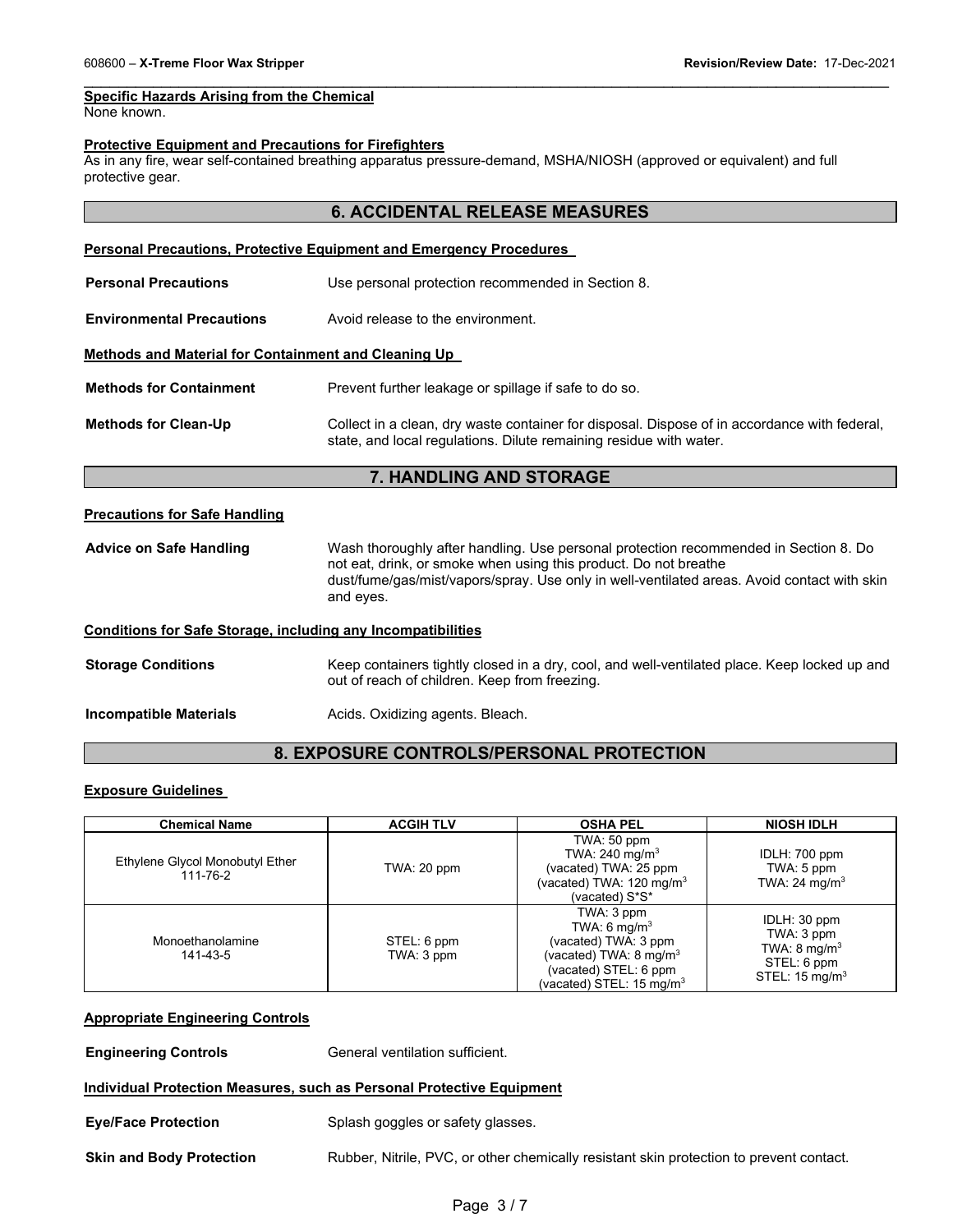**Respiratory Protection** Ensure adequate ventilation, especially in confined areas.

**General Hygiene Considerations** Handle in accordance with good industrial hygiene and safety practice.

# **9. PHYSICAL AND CHEMICAL PROPERTIES**

\_\_\_\_\_\_\_\_\_\_\_\_\_\_\_\_\_\_\_\_\_\_\_\_\_\_\_\_\_\_\_\_\_\_\_\_\_\_\_\_\_\_\_\_\_\_\_\_\_\_\_\_\_\_\_\_\_\_\_\_\_\_\_\_\_\_\_\_\_\_\_\_\_\_\_\_\_\_\_\_\_\_\_\_\_\_\_\_\_\_\_\_\_

#### **Information on Basic Physical and Chemical Properties**

| <b>Physical State</b><br>Appearance<br>Color                                                                                                                                                                                                                                                                       | Liguid<br>Clear<br>Yellow to Amber                                                                                                                                                               | Odor<br><b>Odor Threshold</b> | Chemical<br>Not determined |
|--------------------------------------------------------------------------------------------------------------------------------------------------------------------------------------------------------------------------------------------------------------------------------------------------------------------|--------------------------------------------------------------------------------------------------------------------------------------------------------------------------------------------------|-------------------------------|----------------------------|
| <b>Property</b><br>pH<br><b>Melting Point/Freezing Point</b><br><b>Boiling Point/Boiling Range</b><br><b>Flash Point</b><br><b>Evaporation Rate</b><br><b>Flammability (Solid, Gas)</b><br><b>Upper Flammability Limits</b><br><b>Lower Flammability Limit</b><br><b>Vapor Pressure</b><br><b>Vapor Density</b>    | Values<br>12.0-12.5<br>$\sim$ 0 °C / ~32 °F<br>$\sim$ 100 °C / ~212 °F<br>Not applicable<br>Not determined<br>n/a-liquid<br>Not determined<br>Not determined<br>Not determined<br>Not determined | Remarks • Method              |                            |
| <b>Specific Gravity</b><br><b>Water Solubility</b><br>Solubility in other solvents<br><b>Partition Coefficient</b><br><b>Auto-ignition Temperature</b><br><b>Decomposition Temperature</b><br><b>Kinematic Viscosity</b><br><b>Dynamic Viscosity</b><br><b>Explosive Properties</b><br><b>Oxidizing Properties</b> | 0.98<br>Completely soluble<br>Not determined<br>Not determined<br>Not determined<br>Not determined<br>Not determined<br>Not determined<br>Not determined<br>Not determined                       | @ 25 °C (77 °F)               |                            |

# **10. STABILITY AND REACTIVITY**

#### **Reactivity**

Not reactive under normal conditions.

#### **Chemical Stability**

Stable under recommended storage conditions.

#### **Possibility of Hazardous Reactions**

None under normal processing.

#### **Conditions to Avoid**

Keep out of reach of children. Keep from freezing.

#### **Incompatible Materials**

Acids. Oxidizing agents. Bleach.

#### **Hazardous Decomposition Products**

When exposed to fire, produces normal products of combustion.

# **11. TOXICOLOGICAL INFORMATION**

#### **Information on Likely Routes of Exposure**

#### **Product Information**

**Eye Contact Causes severe eye damage.**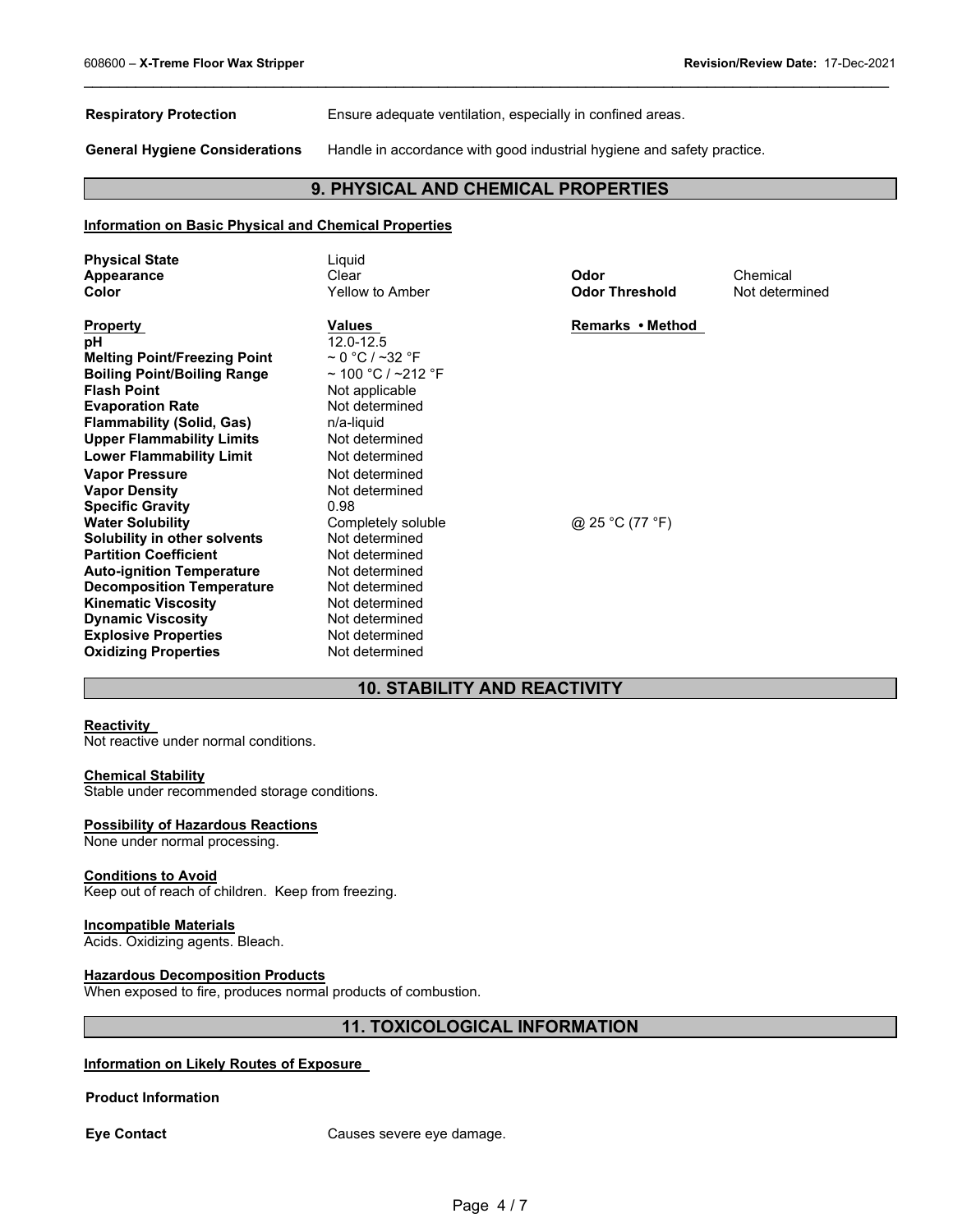**Skin Contact Causes severe skin burns. May be harmful in contact with skin.** 

**Inhalation Harmful if inhaled.** 

**Ingestion Harmful if swallowed.** 

#### **Component Information**

| <b>Chemical Name</b>                        | Oral LD50            | Dermal LD50                                    | <b>Inhalation LC50</b>                           |
|---------------------------------------------|----------------------|------------------------------------------------|--------------------------------------------------|
| Ethylene Glycol Monobutyl Ether<br>111-76-2 | = 470 mg/kg (Rat)    | $= 2270$ mg/kg (Rat)<br>$= 220$ mg/kg (Rabbit) | $= 2.21$ mg/L (Rat) 4 h<br>$= 450$ ppm (Rat) 4 h |
| Benzyl Alcohol<br>100-51-6                  | $= 1230$ mg/kg (Rat) | $= 2000$ mg/kg (Rabbit)                        | $= 8.8$ mg/L (Rat) 4 h                           |
| Monoethanolamine<br>141-43-5                | = 1720 mg/kg (Rat)   | = 1 mL/kg (Rabbit)<br>$= 1025$ mg/kg (Rabbit)  | $\overline{\phantom{0}}$                         |

\_\_\_\_\_\_\_\_\_\_\_\_\_\_\_\_\_\_\_\_\_\_\_\_\_\_\_\_\_\_\_\_\_\_\_\_\_\_\_\_\_\_\_\_\_\_\_\_\_\_\_\_\_\_\_\_\_\_\_\_\_\_\_\_\_\_\_\_\_\_\_\_\_\_\_\_\_\_\_\_\_\_\_\_\_\_\_\_\_\_\_\_\_

#### **Information on Physical, Chemical and Toxicological Effects**

**Symptoms** Please see section 4 of this SDS for symptoms.

#### **Delayed and Immediate Effects as well as Chronic Effects from Short and Long-Term Exposure**

**Carcinogenicity Carcinogenicity Not classifiable as a human carcinogen.** 

| <b>Chemical Name</b>      | <b>ACGIH</b> | <b>IARC</b> | <b>NTP</b> | <b>OSHA</b> |
|---------------------------|--------------|-------------|------------|-------------|
| Ethylene Glycol Monobutyl |              |             |            |             |
| Ether                     | nυ           | Group 3     |            |             |
| 11-76-2                   |              |             |            |             |

**Legend** 

*ACGIH (American Conference of Governmental Industrial Hygienists) A3 - Animal Carcinogen IARC (International Agency for Research on Cancer)*

*Group 3 IARC components are "not classifiable as human carcinogens"* 

**STOT - single exposure** May cause respiratory irritation. May cause drowsiness or dizziness.

**Chronic toxicity** Chronic exposure may cause liver, kidney and/or blood disorders.

# **Numerical Measures of Toxicity**

Not determined

**Unknown Acute Toxicity** 6.5% of the mixture consists of ingredient(s) of unknown toxicity.

# **12. ECOLOGICAL INFORMATION**

#### **Ecotoxicity**

Harmful to aquatic life with long lasting effects.

| <b>Chemical Name</b>                           | Algae/aquatic<br>plants                             | <b>Fish</b>                                                                                                                                                                                                                                                                             | <b>Toxicity to</b><br>microorganisms                                                                         | <b>Crustacea</b>                                                                      |
|------------------------------------------------|-----------------------------------------------------|-----------------------------------------------------------------------------------------------------------------------------------------------------------------------------------------------------------------------------------------------------------------------------------------|--------------------------------------------------------------------------------------------------------------|---------------------------------------------------------------------------------------|
| Ethylene Glycol Monobutyl<br>Ether<br>111-76-2 |                                                     | 1490: 96 h Lepomis macrochirus mg/L<br>LC50 static 2950: 96 h Lepomis<br>macrochirus mg/L LC50                                                                                                                                                                                          |                                                                                                              | 1698 - 1940: 24 h Daphnia<br>magna mg/L EC50 1000: 48<br>h Daphnia magna mg/L<br>EC50 |
| Benzyl Alcohol<br>100-51-6                     | 35: 3 h Anabaena<br>variabilis mg/L<br>EC50         | 460: 96 h Pimephales promelas mg/L<br>LC50 static 10: 96 h Lepomis<br>macrochirus mg/L LC50 static                                                                                                                                                                                      | $EC50 = 50$ mg/L 5 min<br>$EC50 = 63.7$ mg/L 15 min<br>$EC50 = 63.7$ mg/L 5 min<br>$EC50 = 71.4$ mg/L 30 min | 23: 48 h water flea mg/L<br>EC50                                                      |
| Monoethanolamine<br>141-43-5                   | 15: 72 h<br>Desmodesmus<br>subspicatus mg/L<br>EC50 | 227: 96 h Pimephales promelas mg/L<br>LC50 flow-through 3684: 96 h<br>Brachydanio rerio mg/L LC50 static 300<br>- 1000: 96 h Lepomis macrochirus mg/L<br>LC50 static 114 - 196: 96 h<br>Oncorhynchus mykiss mg/L LC50 static<br>200: 96 h Oncorhynchus mykiss mg/L<br>LC50 flow-through |                                                                                                              | 65: 48 h Daphnia magna<br>mg/L EC50                                                   |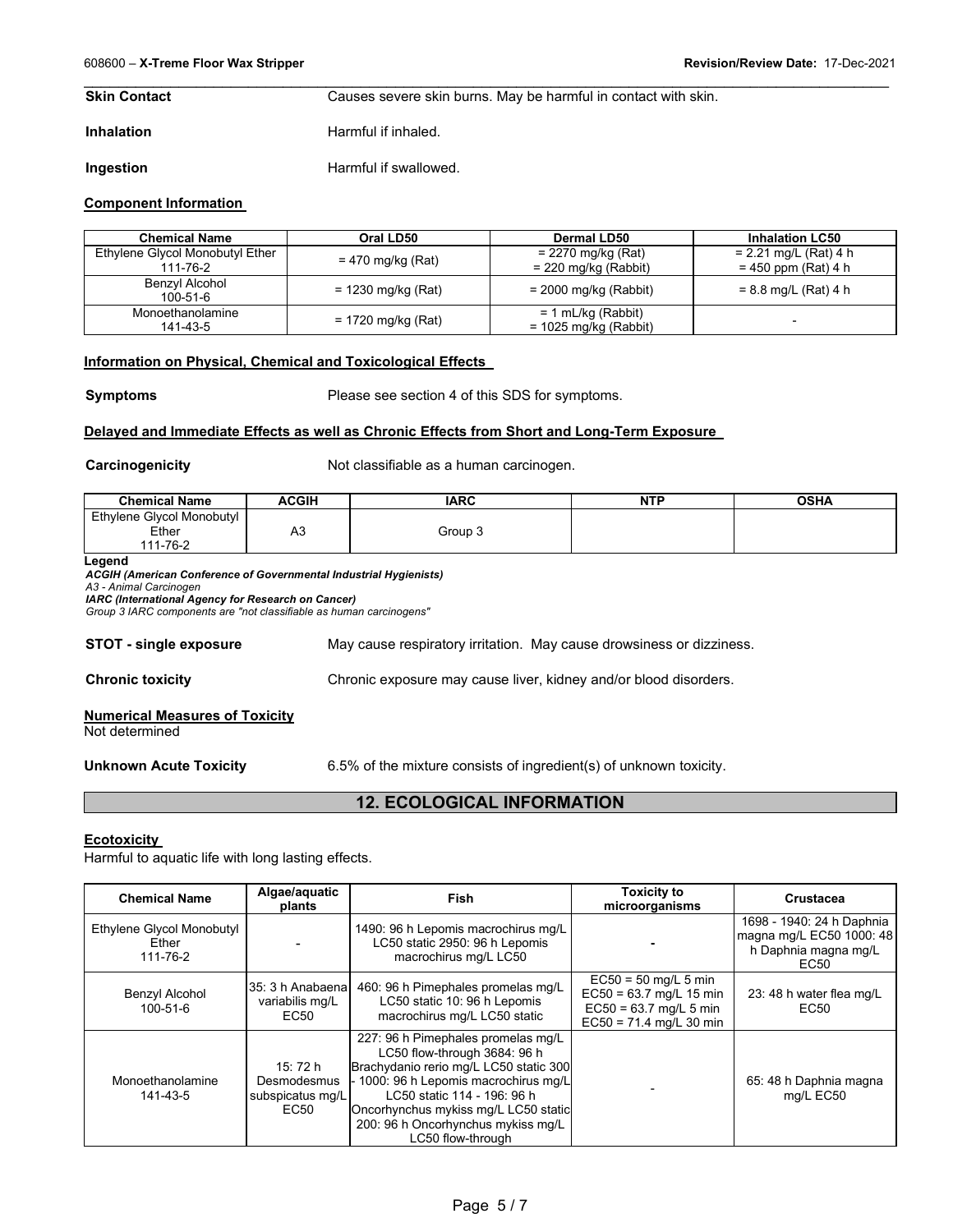# **Persistence/Degradability**

Not determined.

#### **Bioaccumulation**

Not determined.

#### **Mobility**

| <b>Chemical Name</b>                        | <b>Partition Coefficient</b> |
|---------------------------------------------|------------------------------|
| Ethylene Glycol Monobutyl Ether<br>111-76-2 | 0.81                         |
| Benzyl Alcohol<br>100-51-6                  | 1.1                          |
| Monoethanolamine<br>141-43-5                | $-1.91$                      |

\_\_\_\_\_\_\_\_\_\_\_\_\_\_\_\_\_\_\_\_\_\_\_\_\_\_\_\_\_\_\_\_\_\_\_\_\_\_\_\_\_\_\_\_\_\_\_\_\_\_\_\_\_\_\_\_\_\_\_\_\_\_\_\_\_\_\_\_\_\_\_\_\_\_\_\_\_\_\_\_\_\_\_\_\_\_\_\_\_\_\_\_\_

#### **Other Adverse Effects**

Not determined

# **13. DISPOSAL CONSIDERATIONS**

# **Waste Treatment Methods**

| <b>Disposal of Wastes</b>     | Disposal should be in accordance with applicable regional, national and local laws and<br>regulations.                         |
|-------------------------------|--------------------------------------------------------------------------------------------------------------------------------|
| <b>Contaminated Packaging</b> | Disposal should be in accordance with applicable regional, national and local laws and<br>regulations.                         |
|                               | <b>14. TRANSPORT INFORMATION</b>                                                                                               |
|                               |                                                                                                                                |
| <b>Note</b>                   | Please see current shipping paper for most up to date shipping information, including<br>exemptions and special circumstances. |
| <b>DOT</b>                    |                                                                                                                                |
| UN/ID No                      | UN1760, Corrosive Liquids, n.o.s, (Containing Monoethanolamine), 8, PG III                                                     |
|                               | 49CFR §173.154 (Exemption): This product can ship as a "Limited Quantity" if packaged in<br>containers $<$ 1.3 gallons.        |
| <b>IATA</b>                   |                                                                                                                                |
| <b>IMDG</b>                   |                                                                                                                                |
| <b>Marine Pollutant</b>       | This material may meet the definition of a marine pollutant                                                                    |

# **15. REGULATORY INFORMATION**

#### **International Inventories**

Canada – Domestic Substances List (DSL) All ingredients are listed or exempt.<br>
TSCA (Toxic Substances Control Act) All ingredients are listed or exempt. TSCA (Toxic Substances Control Act)

**Legend:**

*TSCA - United States Toxic Substances Control Act Section 8(b) Inventory DSL/NDSL - Canadian Domestic Substances List/Non-Domestic Substances List*

#### **US Federal Regulations**

# **SARA 311/312 Hazard Categories**

| <b>Acute Health Hazard</b>   | Yes  |
|------------------------------|------|
| <b>Chronic Health Hazard</b> | Yes  |
| <b>Reactive Hazard</b>       | Yes. |